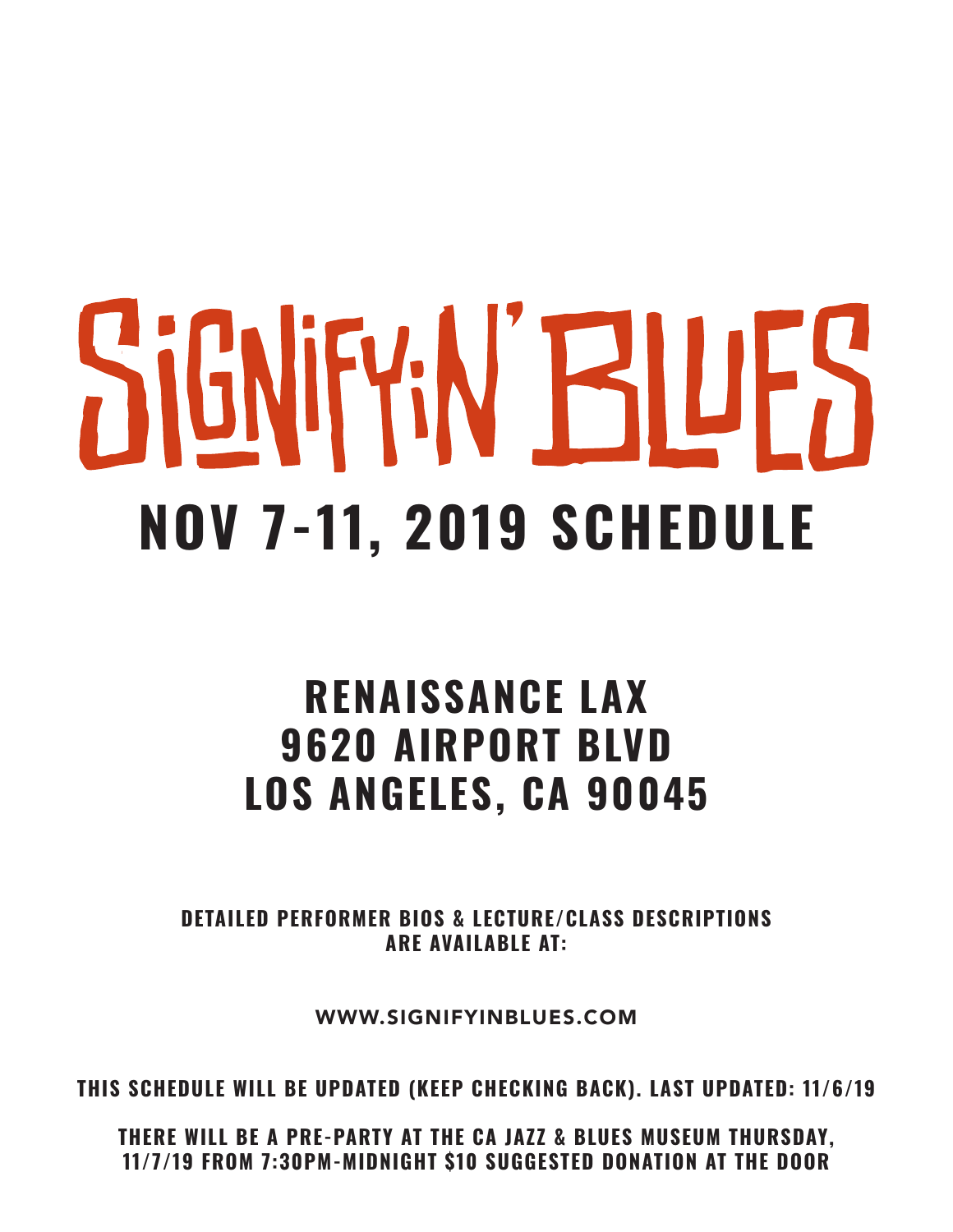# FRIDAY NIGHT

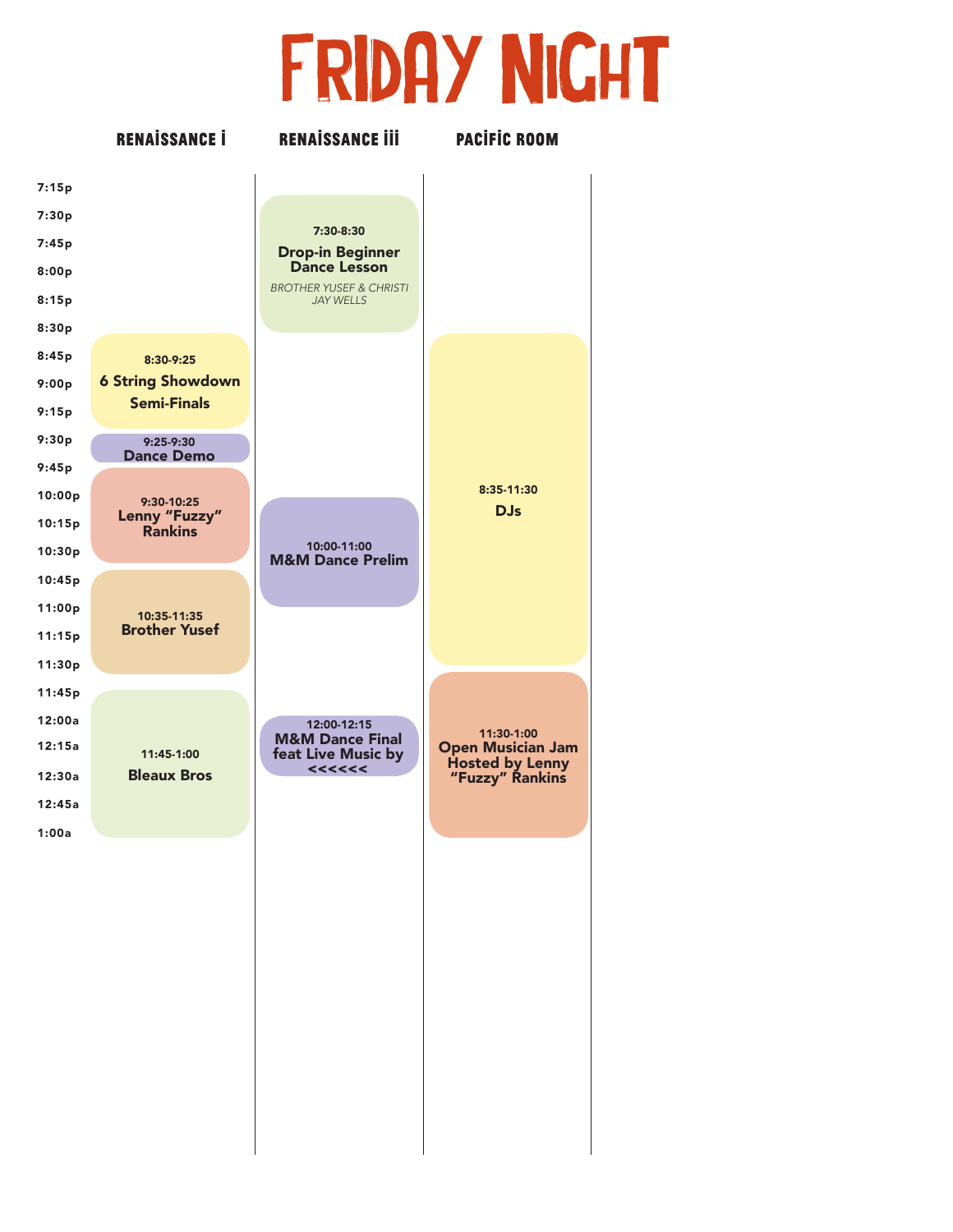## SATURDAY DAY

|        | <b>RENAISSANCE II</b>                                | <b>RENAISSANCE III</b>                          | <b>PACIFIC</b>                                                  |                            |  |  |
|--------|------------------------------------------------------|-------------------------------------------------|-----------------------------------------------------------------|----------------------------|--|--|
| 10:30a |                                                      |                                                 |                                                                 |                            |  |  |
| 10:45a | <b>Check in</b>                                      | <b>Check in</b>                                 | <b>Check in</b>                                                 |                            |  |  |
| 11:00a |                                                      |                                                 |                                                                 |                            |  |  |
| 11:15a | 11:00-12:15<br><b>Variations and</b>                 | 11:00-12:15<br><b>Dance Fundamentals:</b>       | 11:00-12:15                                                     |                            |  |  |
| 11:30a | <b>Composition in Close</b><br><b>Embrace Pt 1</b>   | <b>Nothing Connects</b>                         | Q&A<br><b>LENNY "FUZZY" RANKINS</b>                             |                            |  |  |
| 11:45a | <b>KRYSTAL &amp;</b>                                 | <b>Like a Hug</b>                               | & ERICA BROWN                                                   |                            |  |  |
| 12:00p | <b>ADAM WILKERSON</b>                                | <b>TIM O'NEILL</b>                              |                                                                 |                            |  |  |
| 12:15p | <b>Break</b>                                         | <b>Break</b>                                    | <b>Break</b>                                                    |                            |  |  |
| 12:30p |                                                      |                                                 |                                                                 |                            |  |  |
| 12:45p | 12:30-1:45                                           | 12:30-1:45                                      |                                                                 |                            |  |  |
| 1:00p  | <b>Hooking the Music</b><br>(Dance Class)            | <b>Dance Fundamentals</b>                       | 12:30-1:45                                                      |                            |  |  |
| 1:15p  | <b>JENNY SOWDEN</b><br>& KENNY SHIPP                 | <b>Ballroomin' Flash</b>                        | <b>Country Blues in LA</b><br><b>BERNIE PEARL &amp; FRIENDS</b> |                            |  |  |
| 1:30p  | <b>FEAT. LIVE MUSIC</b>                              | ADAM & KRYSTAL WILKERSON                        |                                                                 |                            |  |  |
| 1:45p  |                                                      | <b>Break</b>                                    |                                                                 |                            |  |  |
| 2:00p  |                                                      |                                                 |                                                                 |                            |  |  |
| 2:15p  |                                                      |                                                 | 1:45-3:00                                                       |                            |  |  |
| 2:30p  | 2:00-2:55<br>Keb' Mo' Q&A                            |                                                 | <b>Break</b>                                                    |                            |  |  |
| 2:45p  |                                                      |                                                 |                                                                 |                            |  |  |
| 3:00p  |                                                      |                                                 |                                                                 |                            |  |  |
| 3:15p  | $3:00 - 4:15$                                        |                                                 |                                                                 |                            |  |  |
| 3:30p  | <b>CBM: Creating</b>                                 | $3:00 - 4:15$<br><b>RESIST! (dance class)</b>   | $3:00 - 4:15$                                                   |                            |  |  |
| 3:45p  | <b>Badass Dance Moves</b><br>- Close Embrace Pt. 2   |                                                 | <b>Barbara Morrison</b><br><b>Q&amp;A</b>                       |                            |  |  |
| 4:00p  | <b>TIM O'NEILL</b>                                   | <b>JENNY SOWDEN &amp;</b><br><b>KENNY SHIPP</b> |                                                                 |                            |  |  |
| 4:15p  |                                                      |                                                 |                                                                 |                            |  |  |
| 4:30p  | 4:15-6:30pm Break (Pool & Lounges are Open)          |                                                 |                                                                 |                            |  |  |
| 4:45p  |                                                      |                                                 |                                                                 |                            |  |  |
| 5:00p  |                                                      |                                                 | <b>DAYTIME ACTIVITY CODE:</b>                                   |                            |  |  |
| 5:15p  |                                                      |                                                 |                                                                 |                            |  |  |
| 5:30p  | <b>Dance</b>                                         | <b>Intermediate Dance</b>                       |                                                                 | Lecture/Q&A/               |  |  |
| 5:45p  | <b>Fundamentals:</b>                                 | Level:                                          | <b>Advance Dance</b><br>Level:                                  | <b>Musical Performance</b> |  |  |
| 6:00p  | <b>GREEN</b>                                         | <b>YELLOW</b>                                   | <b>RED</b>                                                      | <b>BLUE</b>                |  |  |
| 6:15p  |                                                      |                                                 |                                                                 |                            |  |  |
| 6:30p  | 6:30-7:00                                            |                                                 |                                                                 |                            |  |  |
| 6:45p  | <b>Cocktails</b>                                     |                                                 |                                                                 |                            |  |  |
| 7:00p  | 7:00-8:30<br><b>Keb Mo Tribute</b><br><b>Banquet</b> |                                                 |                                                                 |                            |  |  |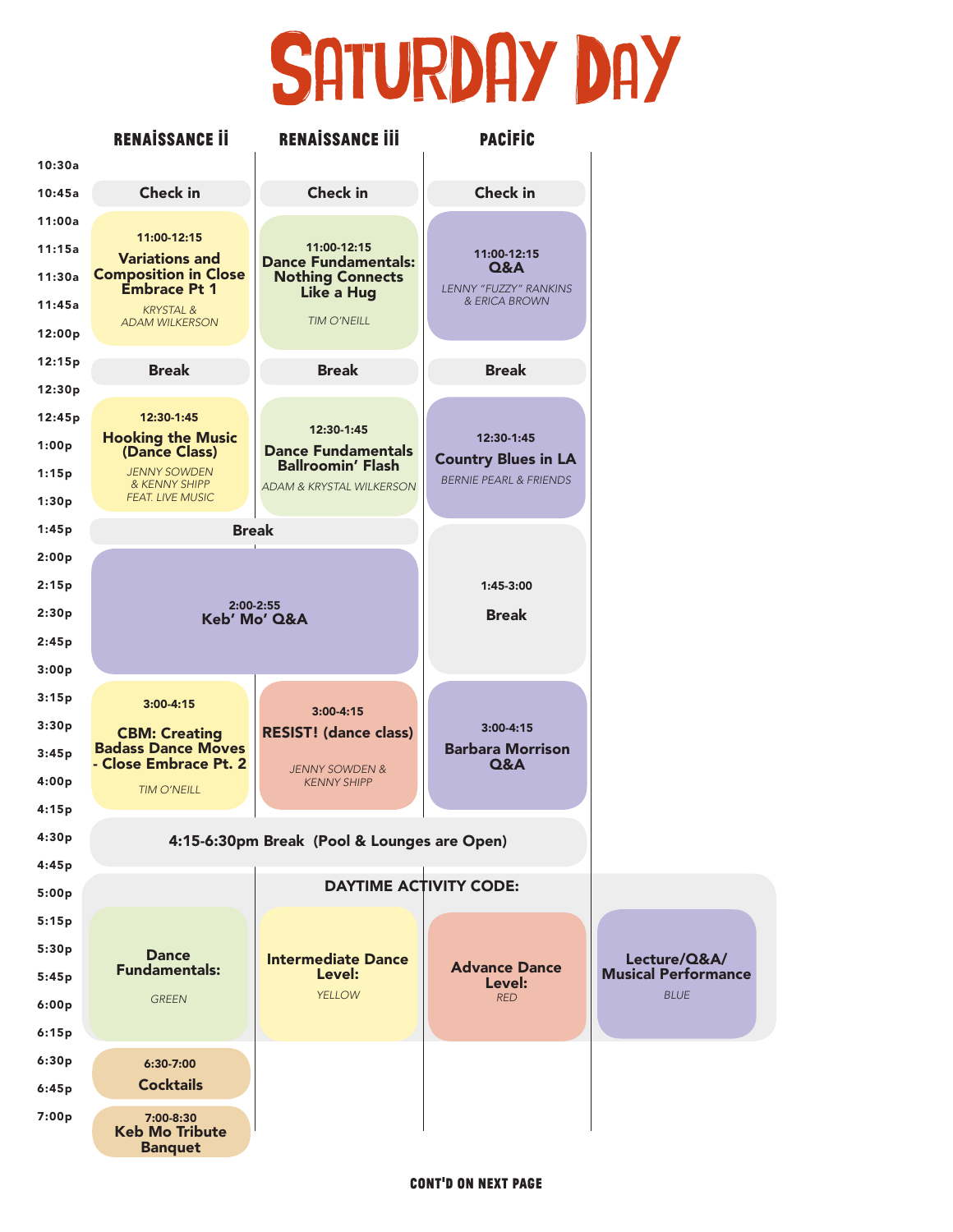### SATURDAY NIGHT

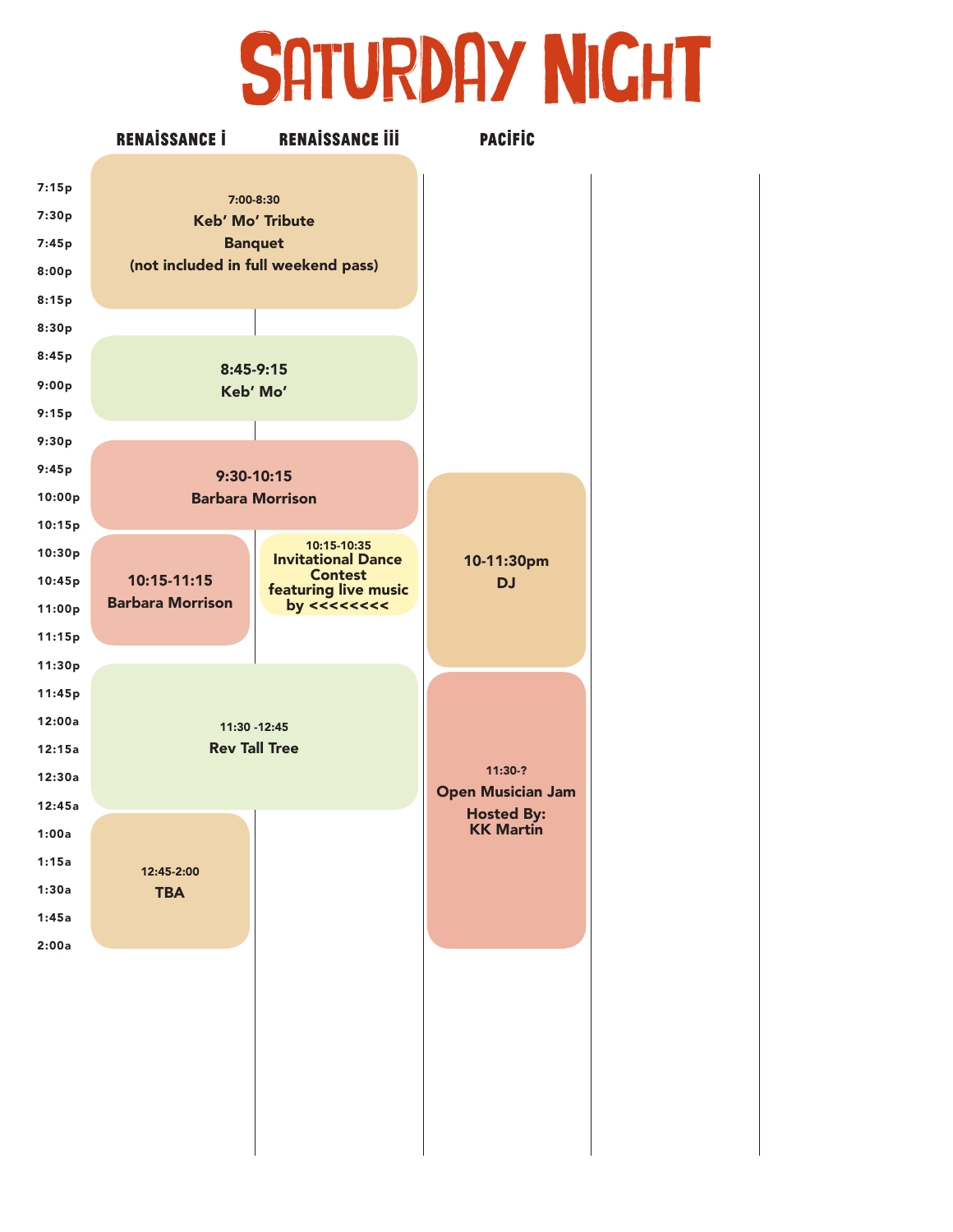#### SUNDAY DAY

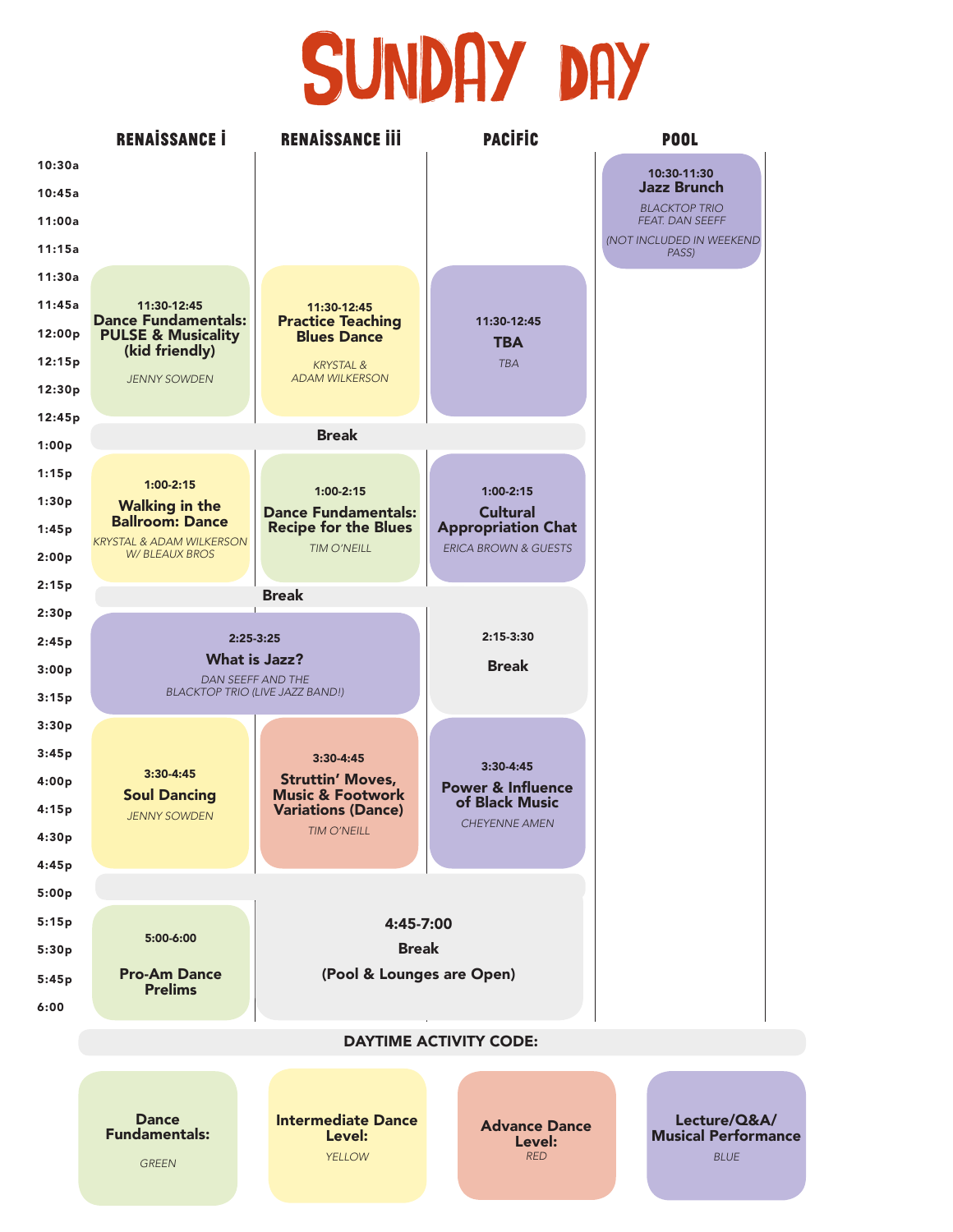#### SUNDAY NIGHT